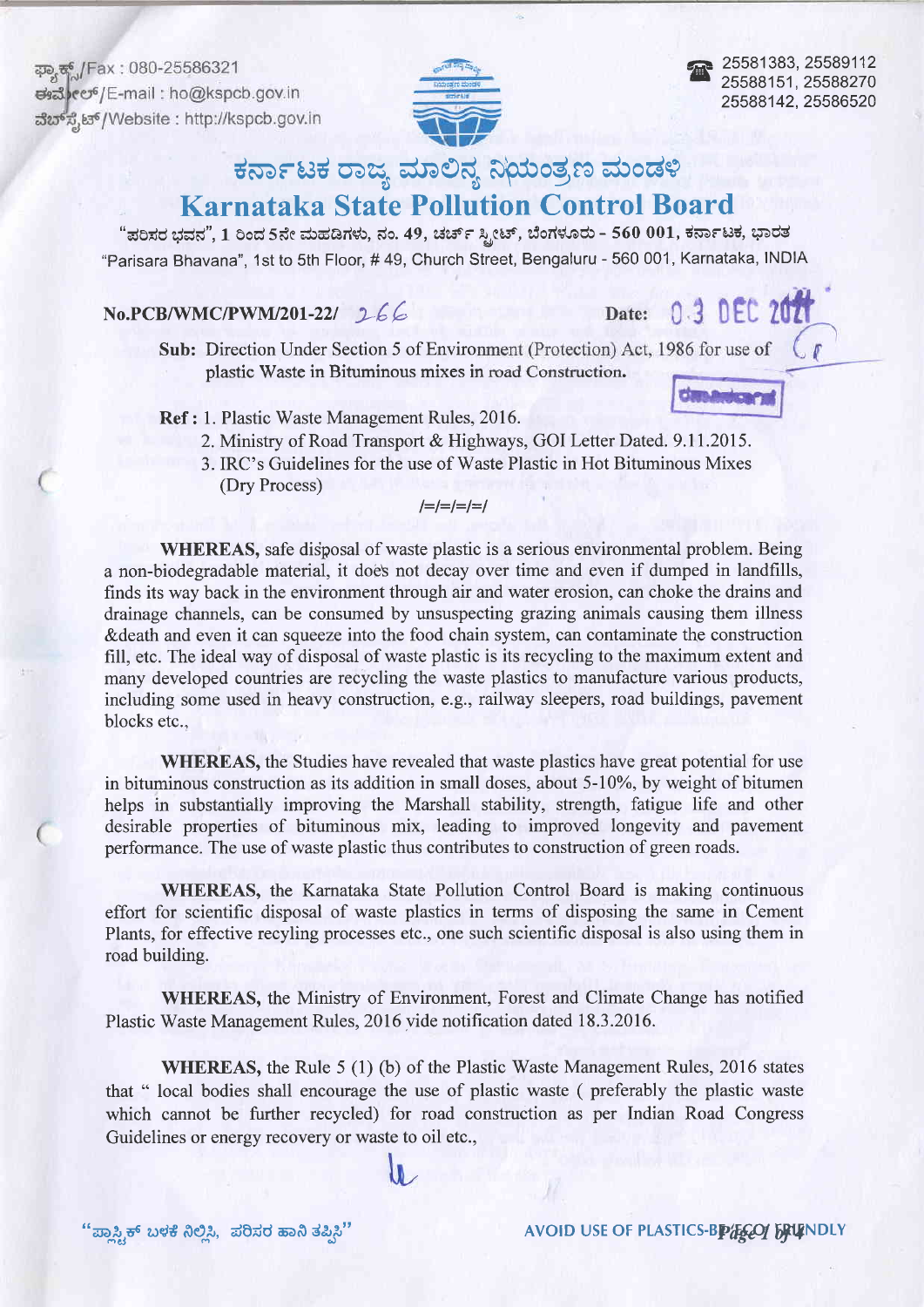WHEREAS, the Indian Road Congress (IRC) has published IRC: SP: 98-2013 "Guidelines for the use of Waste Plastic in Hot Bituminous Mixes (Dry Process) in wearing coats" in 2013 wherein they have specified that 6-8 % by weight of bitumen quantity of waste plastic can be considered depending on low rainfall or high rainfall areas.

WHEREAS further, the Ministry of Road Transport & Highways, Govt. of India in it Circular No. RW-NH-3304412412015-S&R (R) Dated. 9.11.2015 stated as follows;

- Bituminous mix with waste plastic shall be the default mode for periodic renewal with hot mixes within 50 kms periphery of urban area having population more than 5 lakhs. Any relaxation on ground of non-availability of waste plastic, cost etc shall involve approval of the Ministry.
- All the agencies responsible for preparation of project reports/estimates for the National Highways and Centrally sponsored works are expected to analyse and clearly bring out reasons of inclusion or otherwise of provisions of use of waste plastic in wearing coats in the proposal.

NOW THEREFORE in view of the above, the Board under Section 5 of Environment (Protection) Act, 1986 hereby issues the following directions to Urban Development Department, Directorate of.Muncipal Administration, all Local Bodies, National Highways Authorities, State Highways Authorities to comply with the following;

- o To direct all agencies coming under Urban Development Department to mandatorily use waste plastics in road construction as per Indian Road Congress (IRC) published guidelines i.e IRC: SP: 98-2013 "Guidelines for the use of Waste Plastic in Hot Bituminous Mixes (Dry Process) in wearing coats".
- o To direct all the concerned coming under Bruhath Bengaluru Mahanagara Palike (BBMP) to mandatorily use waste plastics in road construction as per Indian Road Congress (IRC) published guidelines i.e IRC: SP:98-2013 "Guidelines for the use of Waste Plastic in Hot Bituminous Mixes (Dry Process) in wearing coats".
- To direct all Local Bodies coming under Directorate of Municipal Administration to mandatorily use waste plastics in road construction as per the Indian Road Congress (IRC) published guidelines i.e IRC: SP: 98-2013 "Guidelines for the use of Waste Plastic in Hot Bituminous Mixes (Dry Process) in wearing coats".
- To direct National Highway Authority to mandatorily use waste plastics in road construction as per Indian Road Congress (IRC) published guidelines i.e IRC: SP: 98-2013 "Guidelines for the use of Waste Plastic in Hol Bituminous Mixes (Dry Process) in wearing coats ".
- To direct State Highway Authority to mandatorly use waste plastics in road construction as per Indian Road Congress (IRC) published guidelines i.e IRC: SP: 98-2013 "Guidelines for the use of Waste Plastic in Hot Bituminous Mixes (Dry Process) in wearing coats ".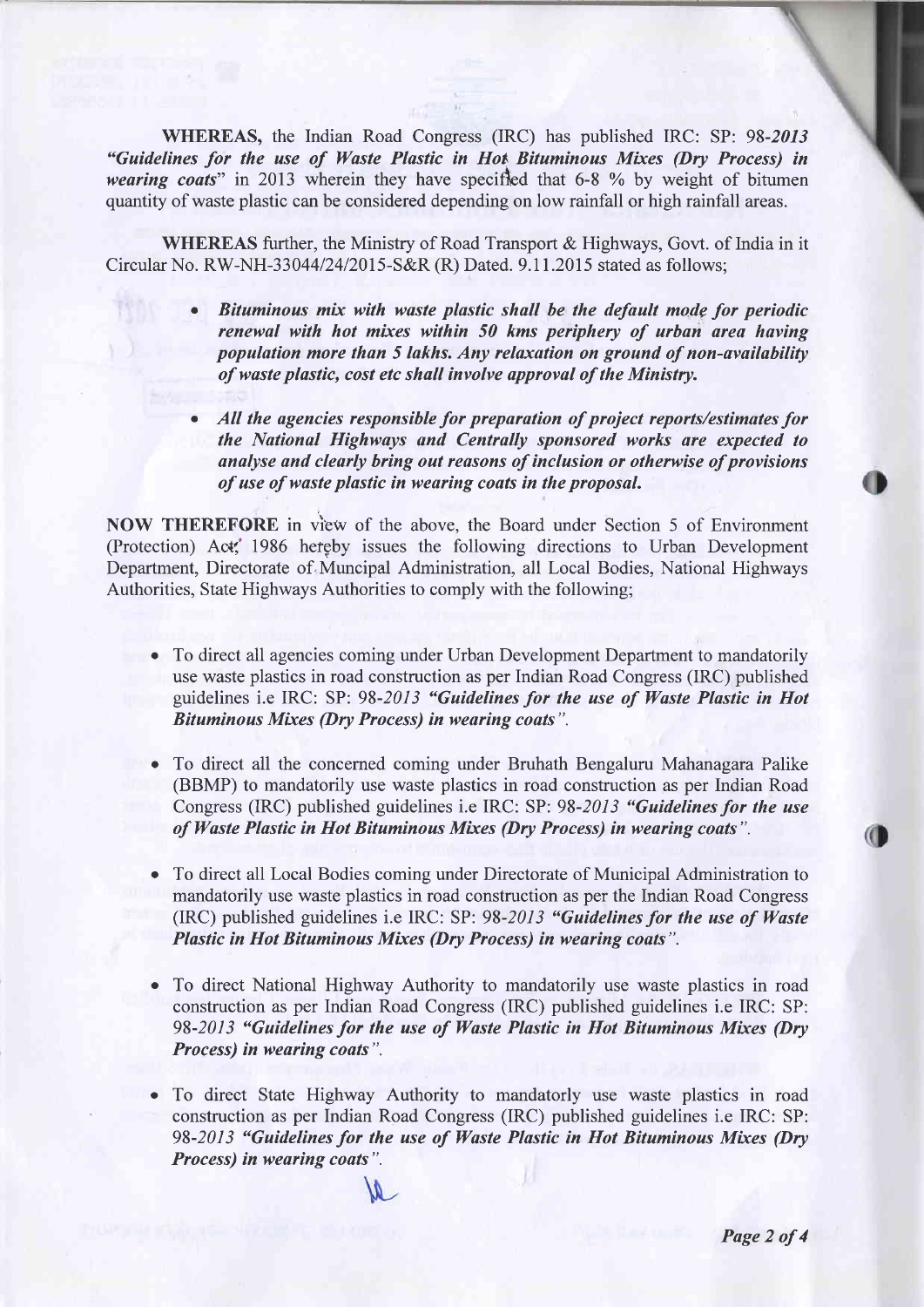- To direct Karnataka State Highways Improvement Project (KSHIP) to mandatorily  $\bullet$ use waste plastics in road construction as per Indian Road Congress (IRC) published guidelines i.e IRC: SP: 98-2013 "Guidelines for the use of Waste Plastic in Hot Bituminous Mixes (Dry Process) in wearing coats".
- To direct Karnataka Rural Infrastructure Development Limited (KRIDL) to mandatorily use waste plastics in road construction as per Indian Road Congress (IRC) published guidelines i.e IRC: SP: 98-2013 "Guidelines for the use of Waste Plastic in Hot Bituminous Mixes (Dry Process) in wearing coats".
- To direct Karnataka Public Works Department (KPWD)to mandatorily use waste plastics in road construction as per Indian Road Congress (IRC) published guidelines i.e IRC: SP: 98-2013 "Guidelines for the use of Waste Plastic in Hot Bituminous Mixes (Dry Process) in wearing coats".

Karnataka State Pollution Control Board **Bengaluru** 

To

I

 $\overline{\mathcal{C}}$ 

- Additional Chief Secretary, Urban Development Department, Bengaluru for 1. information and to direct all the concerned authorities/agencies coming under your jurisdiction for implementation of the above direction.
- Additional Chief Secretary, Department of Forest, Ecology and Environment, 2. Bengaluru for information.
- Chief commissioner, Bruhath Bengaluru Mahanagara Palike, Bengaluru for ). information and to direct all the concerned coming under your jurisdiction for implementation of the above direction.
- 4. Commissioner, Bengaluru Development Authority, Kumara Park, 5<sup>th</sup> Main Road, Bengaluru for information and to direct all the concerned coming under your jurisdiction for implementation of the above direction.
- 5. Director, Directorate of Municipal Administration, Dr Ambedkar Road,  $9^{th}$ &  $10^{th}$ Floor, visveswaraya Tower, sampangi Rama Nagar, Bengaluru, Kamataka - <sup>560</sup> 001.
- 6. Secretary, Karnataka Public Works Department, M S Building, Bengaluru for information and to direct all the concerned coming under your jurisdiction for implementation of the above direction and to incorporate the item in the Schedule of Rates.
- 7. Managing Director, Karnataka State Highways Improvement Project (KSHIP) Bengaluru for information and to direct all the concerned coming under your jurisdiction for implementation of the above direction.
- Managing Director, Karnataka Rural Infrastructure Development Limited 8. (KRIDL), Bengaluru for information and to direct all the concerned coming under your jurisdiction for implementation of the above direction.